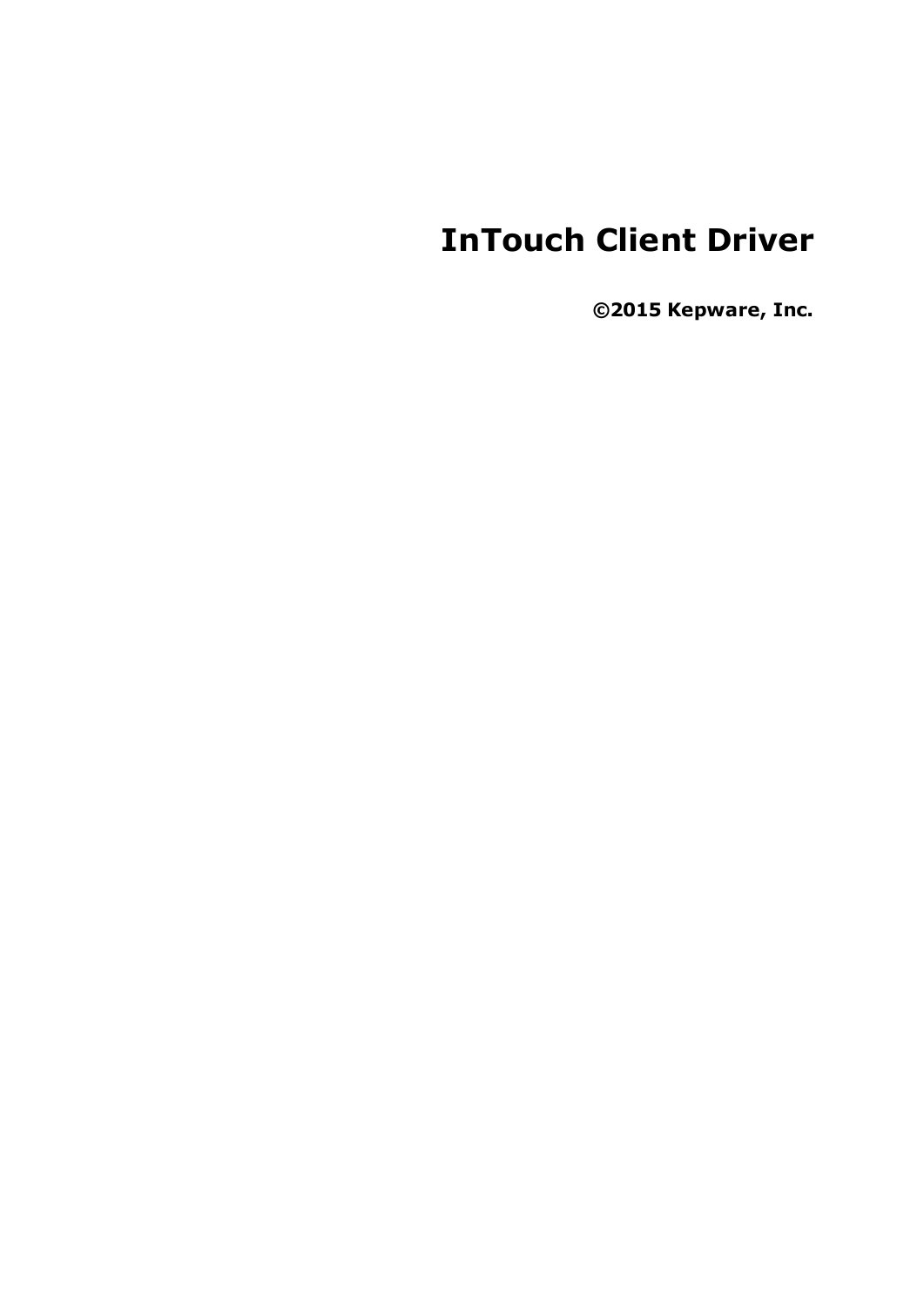# <span id="page-1-0"></span>**Table of Contents**

| Optimizing InTouch Client Driver Communications 12                                              |  |
|-------------------------------------------------------------------------------------------------|--|
|                                                                                                 |  |
|                                                                                                 |  |
|                                                                                                 |  |
|                                                                                                 |  |
|                                                                                                 |  |
| Address <address> is out of range for the specified device or register  16</address>            |  |
|                                                                                                 |  |
|                                                                                                 |  |
|                                                                                                 |  |
|                                                                                                 |  |
|                                                                                                 |  |
|                                                                                                 |  |
|                                                                                                 |  |
| Connection to InTouch failed. Server runtime process must be configured for interactive mode 18 |  |
|                                                                                                 |  |
|                                                                                                 |  |
|                                                                                                 |  |
|                                                                                                 |  |
|                                                                                                 |  |
|                                                                                                 |  |
|                                                                                                 |  |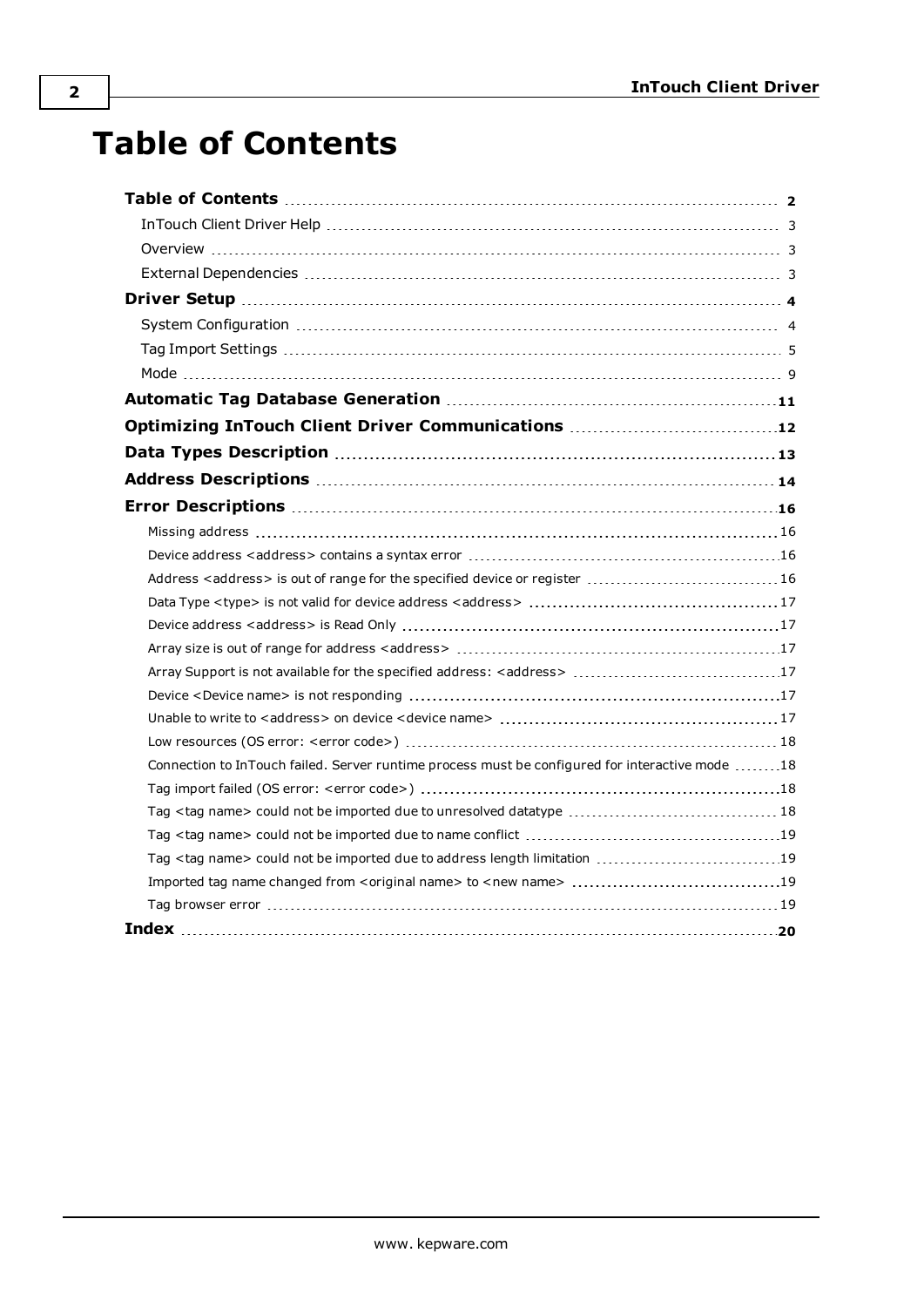### <span id="page-2-0"></span>**InTouch Client Driver Help**

Help version 1.023

#### **CONTENTS**

**[Overview](#page-2-1)** What is the InTouch Client Driver?

**[Driver](#page-3-0) Setup**

How do I configure this driver to communicate with InTouch?

#### **Automatic Tag Database [Generation](#page-10-0)**

How can I easily configure tags for this driver?

#### **Optimizing InTouch Client Driver [Communications](#page-11-0)**

How do I get the best performance from this driver?

#### **Data Types [Descriptions](#page-12-0)**

What data types does this driver support?

#### **Address [Descriptions](#page-13-0)**

How do I address a tag in the InTouch tag database?

#### **Error [Descriptions](#page-15-0)**

What error messages does this driver produce?

#### <span id="page-2-1"></span>**Overview**

The InTouch Client Driver provides a reliable way to connect InTouch applications to OPC client applications, including HMI, SCADA, Historian, MES, ERP, and countless custom applications.

This driver can be used to expose InTouch tag databases to OPC clients. This includes all I/O and memory tags in the InTouch Tag Database, including those configured as local and remote tags. This driver can import tags defined in InTouch applications, greatly reducing the project development effort.

**See Also: External [Dependencies](#page-2-2)**

#### <span id="page-2-2"></span>**External Dependencies**

This driver has external dependencies. Wonderware InTouch™ 7.1 or higher is required.

**Note:** The OPC server must exist on the same machine as an InTouch node. Data from remote InTouch nodes can be accessed via the local InTouch node or with multiple OPC servers.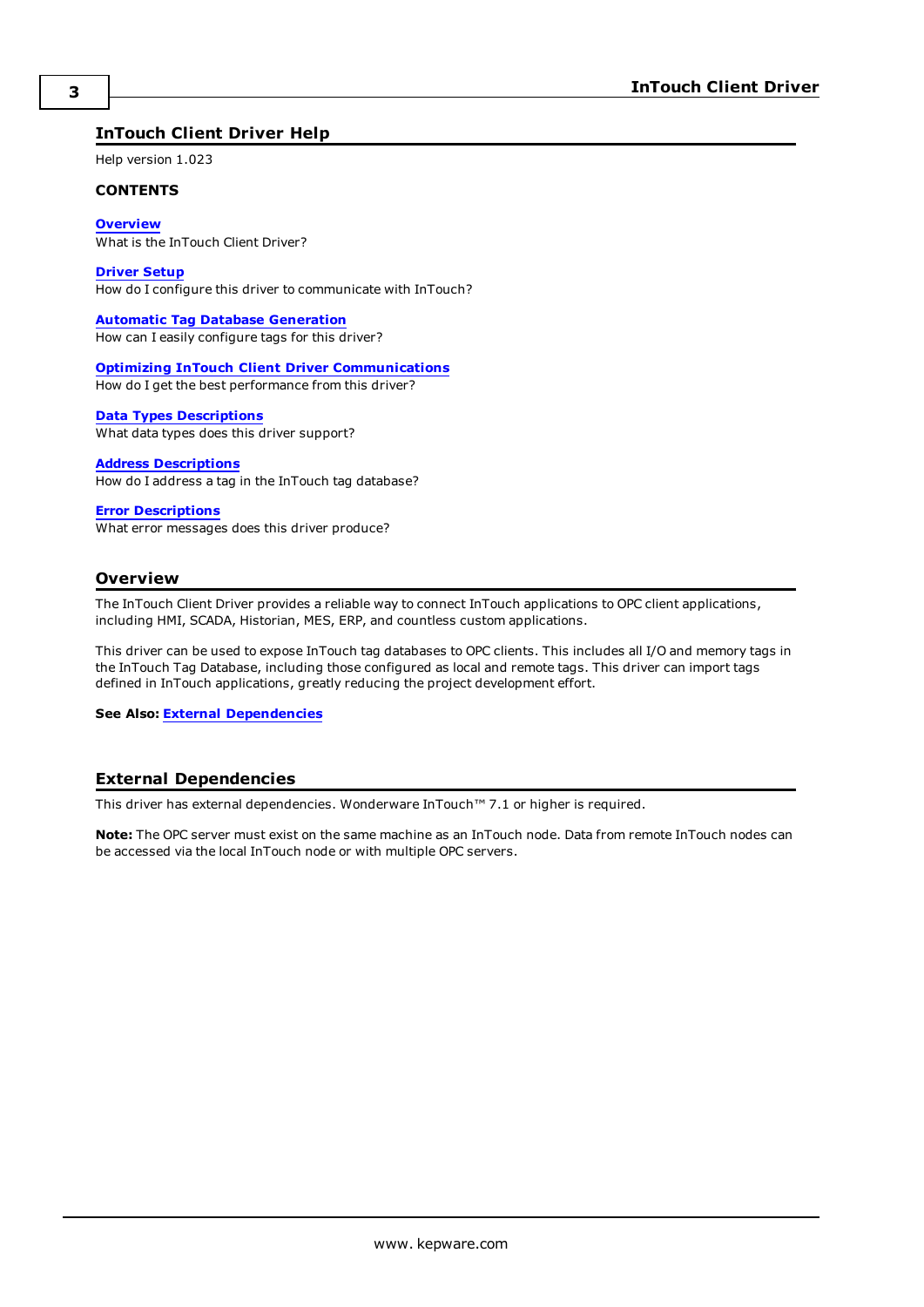### <span id="page-3-0"></span>**Driver Setup**

Before live data can be accessed with this driver, InTouch® must be added to the system path. Server projects may be created before this is done, however. For more information, refer to **System [Configuration](#page-3-1)**.

The first step in creating a server project is to create a channel that uses this driver. Next, add a device to that channel. This device acts as a client of InTouch WindowViewer™, which must be running on the same machine. Data in remote InTouch nodes can be accessed only if it is linked to the local InTouch node with remote tags. For more information, refer to **Optimizing InTouch Client Driver [Communications](#page-11-0)**.

The device object can be configured to import tags from an InTouch project, which greatly reduces the project development time. For more information, refer to **Tag Import [Settings](#page-4-0)** and **[Automatic](#page-10-0) Tag Database [Generation](#page-10-0)**.

The device object can obtain data from InTouch by polling, data change notifications or a combination method. For more information, refer to **[Mode](#page-8-0)**.

### <span id="page-3-2"></span><span id="page-3-1"></span>**System Configuration**

#### **System Path**

To access live data with this driver, the system path environment variable must include the location of the "wwheap.dll" and "ptacc.dll" files that were installed with InTouch. When InTouch is installed before the driver, the server installation program automatically adds the file location. When InTouch is installed after the driver, it is recommended that the server installation program be run again to update the path variable. The path may also be updated manually. For more information, follow the instructions below.

1. To start, locate wwheap.dll and ptacc.dll on the machine.

- <sup>l</sup> For InTouch 7.1, both files can typically be found in **C:\Program Files\FactorySuite\InTouch**.
- <sup>l</sup> For InTouch 8.0 and higher, wwheap.dll can typically be found in **C:\Program Files\Common Files\Archestra** and ptacc.dll can typically be found in **C:\Program Files\Wonderware\InTouch**.

2. Next, invoke the **Control Panel** dialog and then select **System**.

#### 3. Click **Advanced** | **Environment Variable** and then select **Path**.

4. Next, click **Edit**. Append the current setting with the location(s) of wwheap.dll and ptacc.dll, separating each with a semicolon.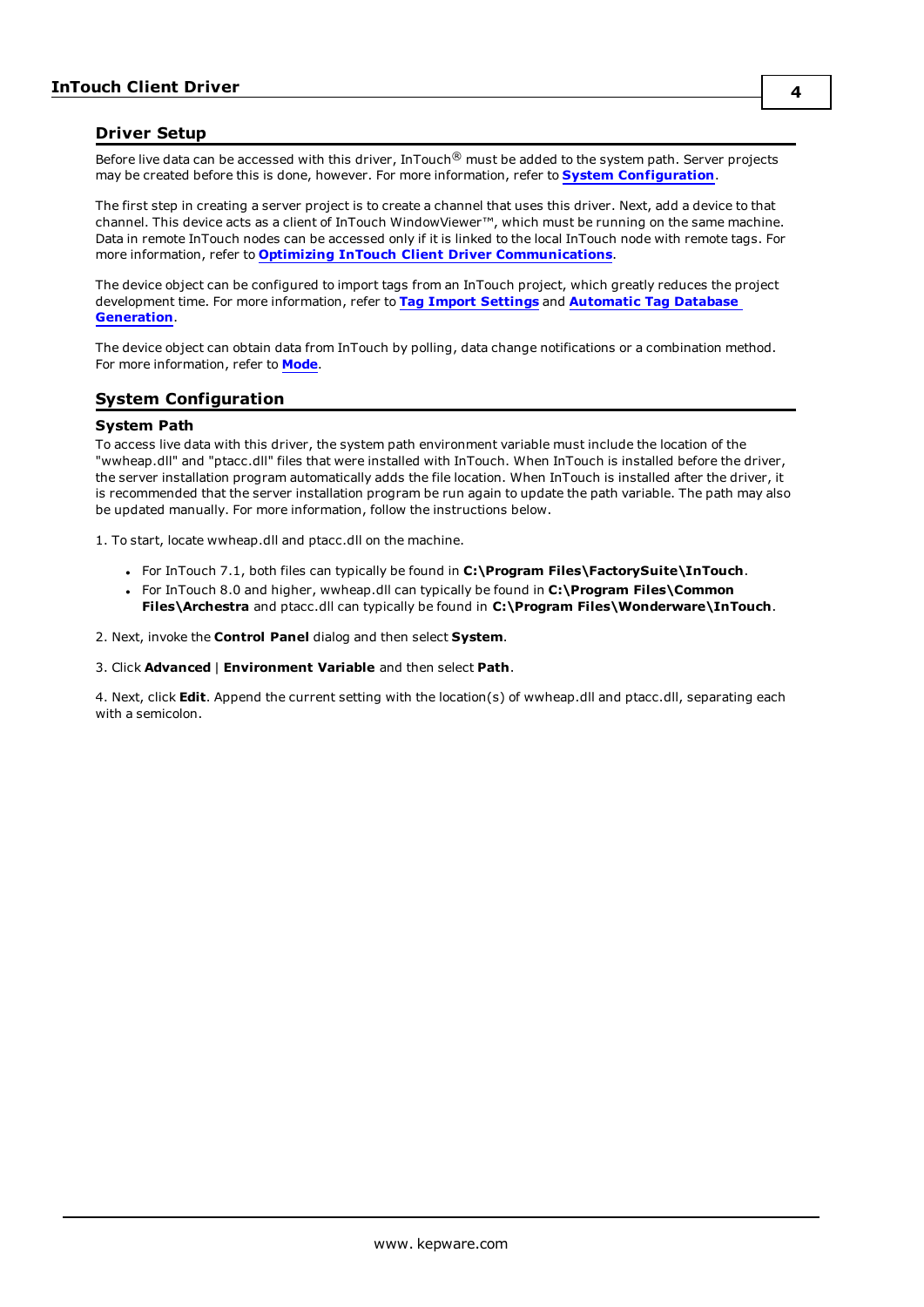#### <span id="page-4-0"></span>**Tag Import Settings**

The InTouch Driver can import tags from the InTouch project, reducing project development time. To access these settings after the Device Wizard has completed, click **Edit** | **Device Properties** and then select **Tag Import Settings**.

| <b>Device Properties</b> |                                                       |                            | $\times$ |
|--------------------------|-------------------------------------------------------|----------------------------|----------|
|                          | General Database Creation                             | Tag Import Settings   Mode |          |
|                          |                                                       |                            |          |
|                          | Import <u>m</u> ethod:<br>Import from InTouch project |                            |          |
|                          | InTouch project folder:                               |                            |          |
|                          |                                                       |                            |          |
|                          | InTouch CSV file:<br>".csv                            |                            |          |
|                          |                                                       |                            |          |
|                          | Options                                               |                            |          |
|                          |                                                       |                            |          |
|                          | 0K<br>Cancel                                          | Help<br>Apply              |          |

#### **Import Method**

There are two methods that may be used to import tags. Descriptions of the options are as follows:

- <sup>l</sup> **Import from InTouch Project:** This option allows tags to be imported directly from an InTouch project. This is the default setting.
- <sup>l</sup> **Import from InTouch CSV File:** This option requires that the tag database be exported to a CSV file first through the use of the InTouch DBDump utility. This method is recommended for larger projects.

#### **InTouch Project Folder**

This setting specifies the root folder of the InTouch project from which tags are imported, and is used in conjunction with the **Import from InTouch project** method. The file path can be typed manually or browsed for using the Browse button. If no folder is specified, the most recent InTouch project is used. The folder browser should appear as shown below.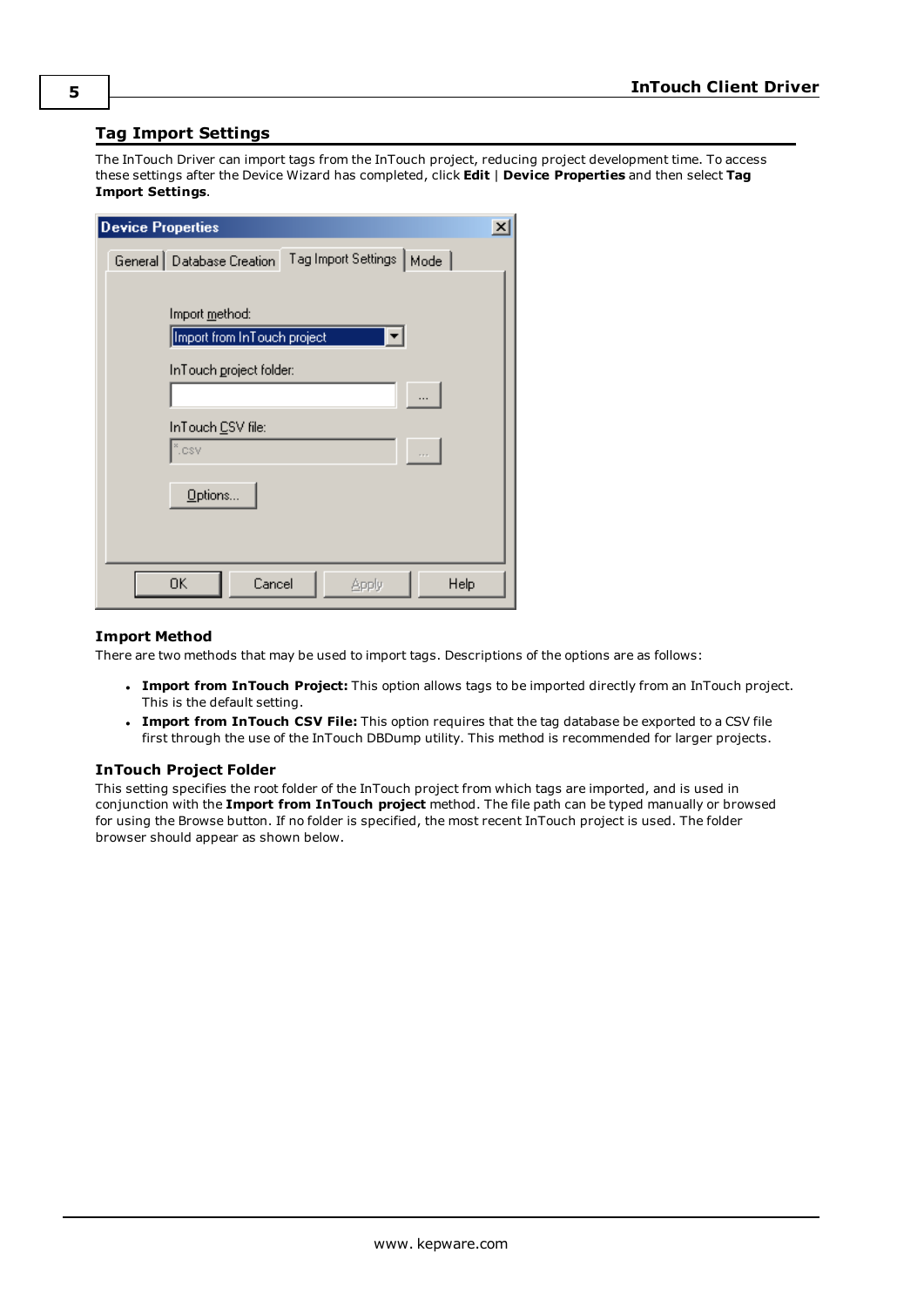

In this example, the root folder of an InTouch project called "ThousandTagDemo" has been selected. Once **OK** is clicked, the full path to this folder is automatically placed in the InTouch project folder box.

#### **InTouch CSV file**

This setting specifies the name and path of the InTouch CSV file from which tags are imported and is used in conjunction with the **Import from InTouch CSV file** method. The file path and name can be typed manually or browsed for using the Browse button. The file browser should appear as shown below.

| Import Tags from CSV File    |                                                                     |  |       | $\overline{\mathbf{?}}$ |  |
|------------------------------|---------------------------------------------------------------------|--|-------|-------------------------|--|
| Look in: $\vert$             | DemoProject                                                         |  | や国首国・ |                         |  |
| DB.CSV                       |                                                                     |  |       |                         |  |
| File name:<br>Files of type: | DB.CSV<br>InTouch Export File (".csv)<br>$\nabla$ Open as read-only |  |       | Qpen<br>Cancel          |  |

In this example, the file in an InTouch project folder called "DB.CSV" has been selected. Once **OK** is clicked, the full path and file name is automatically placed in the InTouch CSV file box.

#### **Options**

To view more options, click the **Options** button at the bottom of the **Tag Import Settings** tab. The window should appear as shown below.

**6**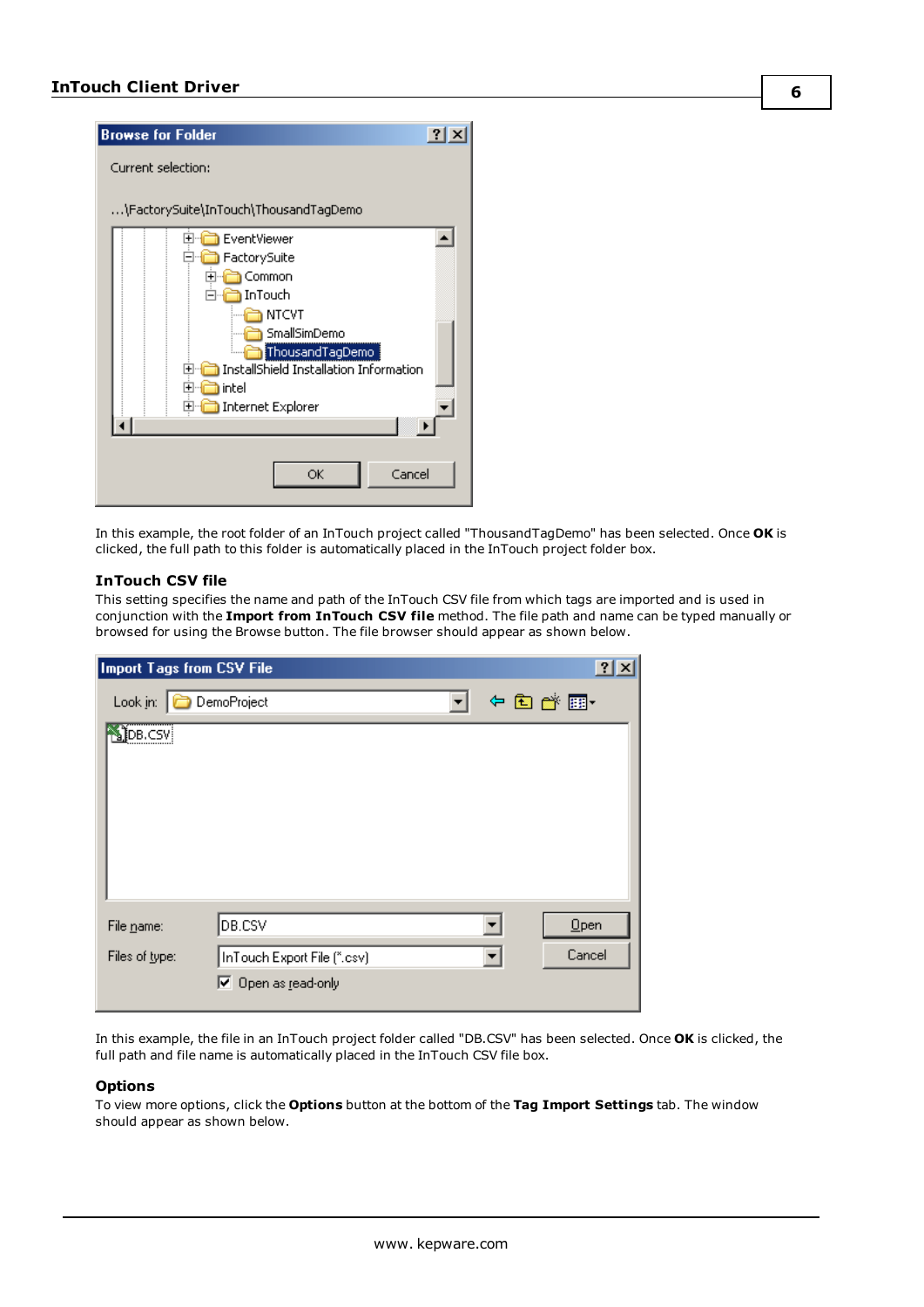| <b>Tag Import Options</b>  |        |
|----------------------------|--------|
| I Include tag descriptions | OΚ     |
| □ Import system tags       | Cancel |
| Tag <u>n</u> aming:        |        |
| Enhanced                   |        |
|                            |        |

Descriptions of the parameters are as follows:

- <sup>l</sup> **Include Tag Descriptions:** When selected, this option includes the descriptions attached to each InTouch tag included with tags generated in the OPC server.
- <sup>l</sup> **Import System Tags:** When selected, this option imports the InTouch system tags (such as \$ApplicationVersion, \$Date, \$Time, and so forth). Remember that since tag names in the OPC server must start with an alphanumeric character, the dollar sign in each imported system tag name is changed to a zero (0).
- <sup>l</sup> **Tag Naming:** This parameter specifies one of the two tag naming options: Enhanced or Legacy. Enhanced has fewer naming constraints and is consistent with the naming requirements of the current OPC server. Tag names cannot have a period, double quotes or start with an underscore. Legacy enforces the stricter naming requirements of previous versions of this driver. Tag names must start with a letter, and the name must consist of letters and digits only.

**Note:** When changing any of the settings in the Tag Import Settings tab, click **Apply** to apply the changes before proceeding.

#### **Database Creation**

Once the settings described above are configured, the OPC server's automatic tag database generation feature may be invoked. It may be configured to run automatically or be triggered manually. For more information, refer to **Automatic Tag Database [Generation](#page-10-0)**.

#### **Example**

- 1. To start, specify the **Tag Import Settings** as described above.
- 2. Next, click **Auto Create** to trigger automatic tag database generation manually.

| <b>Device Properties</b>                                         |  |  |  |  |
|------------------------------------------------------------------|--|--|--|--|
| Database Creation   Tag Import Settings   Mode  <br>General      |  |  |  |  |
| Settings<br>Automatic tag database generation on device startup: |  |  |  |  |
| Do not generate on startup                                       |  |  |  |  |
| Perform the following action on previously generated tags:       |  |  |  |  |
| Delete on create                                                 |  |  |  |  |
| Add generated tags to the following group:                       |  |  |  |  |
| M Allow automatically generated subgroups                        |  |  |  |  |
| Auto Create                                                      |  |  |  |  |
| Cancel<br>OΚ<br>Help<br>Apply                                    |  |  |  |  |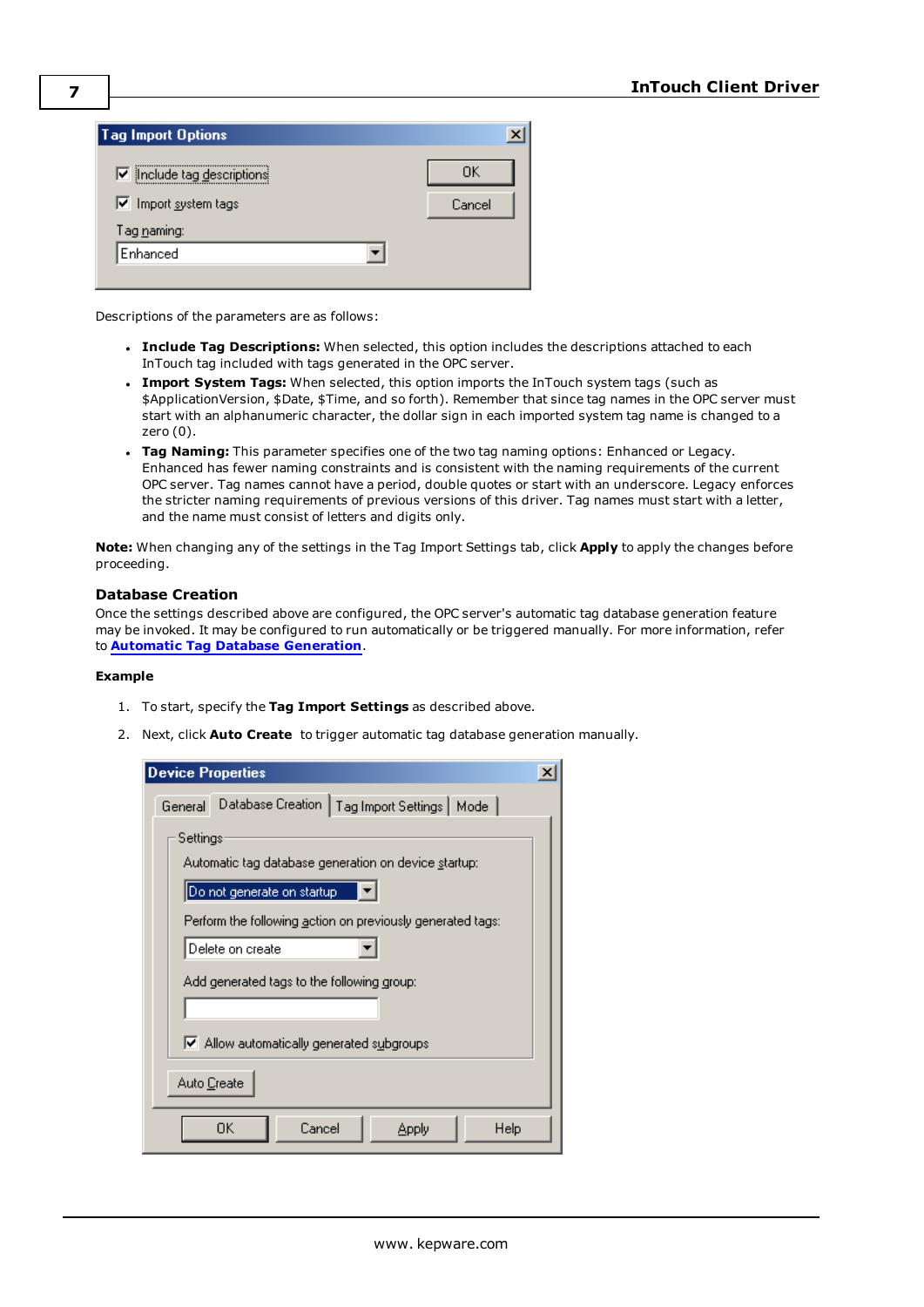3. The tags defined in InTouch should appear as shown below.

|                        |                 |                    |             | Ä |
|------------------------|-----------------|--------------------|-------------|---|
| Tagname                | Tag Type        | <b>Access Name</b> | Alarm Group |   |
| \$AccessLevel          | System Integer  |                    |             |   |
| \$AlarmLogging         | System Discrete |                    |             |   |
| \$AlarmPrinterError    | System Discrete |                    |             |   |
| \$AlarmPrinterNoPaper  | System Discrete |                    |             |   |
| \$AlarmPrinterOffline  | System Discrete |                    |             |   |
| \$AlarmPrinterOverflow | System Discrete |                    |             |   |
| \$ApplicationChanged   | System Discrete |                    |             |   |
| \$ApplicationVersion   | System Real     |                    |             |   |
| \$ChangePassword       | System Discrete |                    |             |   |
|                        | System Discrete |                    |             |   |
| <b>B</b> \$Date        | System Integer  |                    |             |   |
| 显 \$DateString         | System Message  |                    |             |   |
| ≌ \$DateTime           | System Real     |                    |             |   |
| 團 \$Dav                | System Interier |                    |             |   |
|                        |                 |                    |             |   |
|                        |                 |                    |             |   |
|                        |                 |                    | 0K          |   |
|                        |                 |                    |             |   |
| <b>Filter:</b>         |                 |                    |             |   |
| <none></none>          |                 |                    | Cancel      |   |

4. After the tags have been imported into the OPC server, the dialog should appear as shown below.

| <b>Runtime</b>                                    |                           |                                |                       |     | $- \Box $ |
|---------------------------------------------------|---------------------------|--------------------------------|-----------------------|-----|-----------|
| File<br>Edit<br>Tools<br>View                     | Runtime<br>Help           |                                |                       |     |           |
|                                                   | 踏产<br>u)                  |                                | 鸥                     |     |           |
| Channel1<br>Fŀ                                    | Tag Name                  | Address                        | Data Type   Scan Rate |     | Scaling   |
| Device1                                           | 0AccessLevel<br>b.        | \$AccessLevel                  | Long                  | 100 | None      |
|                                                   | 0AlarmLogging             | \$AlarmLogging                 | Boolean               | 100 | None      |
|                                                   | 0AlarmPrinterError        | \$AlarmPrinterError            | <b>Boolean</b>        | 100 | None      |
|                                                   | 0AlarmPrinterNoPaper      | \$AlarmPrinterNoPaper          | Boolean               | 100 | None      |
|                                                   | 0AlarmPrinterOffline      | \$AlarmPrinterOffline          | Boolean               | 100 | None      |
|                                                   | 0AlarmPrinterOverflow     | \$AlarmPrinterOverflow Boolean |                       | 100 | None      |
|                                                   | 0ApplicationChanged<br>o. | \$ApplicationChanged           | Boolean               | 100 | None      |
| Device<br>$\blacksquare$<br>$\blacktriangleright$ |                           |                                |                       |     |           |

**Note:** Generated tag names are essentially the same as the tag names in InTouch. Minor name modifications may be required and are indicated in the Event Log when they occur. The addresses in the OPC server are the same as the tag names in InTouch.

#### **Supported InTouch Tag Types**

The following InTouch tag types can be imported into to the server with this driver.

| InTouch Type | Data Type | <b>Access</b>            |
|--------------|-----------|--------------------------|
| I/O Discrete | 'Boolean  | Read Only or Read/Write* |
| I/O Integer  | Long      | Read Only or Read/Write* |
| l I/O Real   | Float     | Read Only or Read/Write* |
| I/O Message  | String    | Read Only or Read/Write* |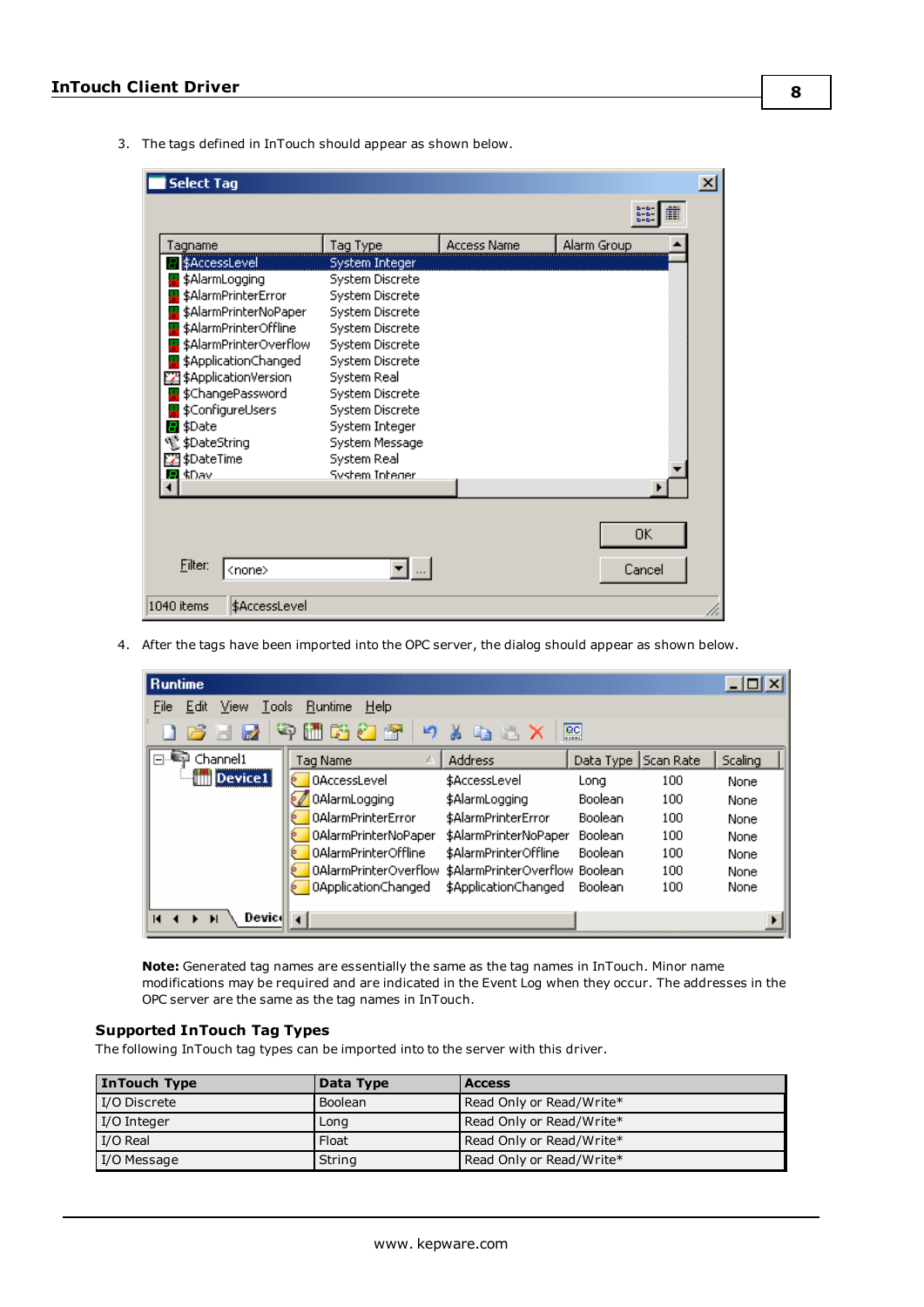| <b>InTouch Type</b>      | Data Type      | <b>Access</b> |
|--------------------------|----------------|---------------|
| <b>Memory Discrete</b>   | Boolean        | Read/Write    |
| Memory Integer           | Long           | Read/Write    |
| Memory Real              | Float          | Read/Write    |
| Memory Message           | String         | Read/Write    |
| <b>Indirect Discrete</b> | <b>Boolean</b> | Read/Write    |
| <b>Indirect Analog</b>   | Float          | Read/Write    |
| Indirect Message         | String         | Read/Write    |

<span id="page-8-0"></span>\*This depends on the access configured in InTouch.

#### **Mode**

Servicing data requests from an external application (such as this driver) can place a significant work load on the InTouch application. In some cases, it even causes WindowViewer to slow down. Therefore, three modes of data access are offered that can be used to optimize communications with InTouch. These settings affect how data is acquired for all tags associated with the device. It is possible to override the mode for individual tags using addressing options. For information on choosing the settings in Device Properties (and other project design considerations) refer to **Optimizing InTouch Client Driver [Communications](#page-11-0)**.

#### **See Also: Address [Descriptions](#page-13-0)**

| <b>Device Properties</b>                                                     |  |
|------------------------------------------------------------------------------|--|
| Mode<br>General   Database Creation   Tag Import Settings                    |  |
| Mode<br>C Driver polls InTouch<br>C InTouch notifies driver<br>C Combination |  |
| Maximum active time (ms):<br>60000<br>$\nabla$ Delete inactive tags          |  |
| Cancel<br>OΚ<br>Help<br>Apply                                                |  |

Descriptions of the parameters are as follows:

- <sup>l</sup> **Driver Polls InTouch:** When selected, the driver issues a read request to InTouch once per update interval for each tag associated with the device. This option is recommended for rapidly changing data because it has the greatest impact on InTouch performance. If the scan period of a tag is greater than the **Maximum active time** parameter, the driver deactivates the tag between reads to reduce InTouch's processing load.
- <sup>l</sup> **InTouch Notifies Driver:** When selected, InTouch sends the driver a notification when a data value has changed. The driver does not interrupt InTouch with repeated read requests as it does in **Polled Mode**. This option is recommended for slowly changing data.
- **Combination:** When selected, the driver sets the update mode for each tag depending on its scan rate (as defined in the OPC client) and the **Maximum active time**. If the time between scans is less than or equal to the maximum active time, the tag is placed in Polled Mode. Otherwise, the tag is placed in **Notified Mode**.
- <sup>l</sup> **Maximum Active Time xx (ms):** This parameter specifies how long the driver should keep tags active. Since many active tags can burden the InTouch memory manager, tags associated with slowly changing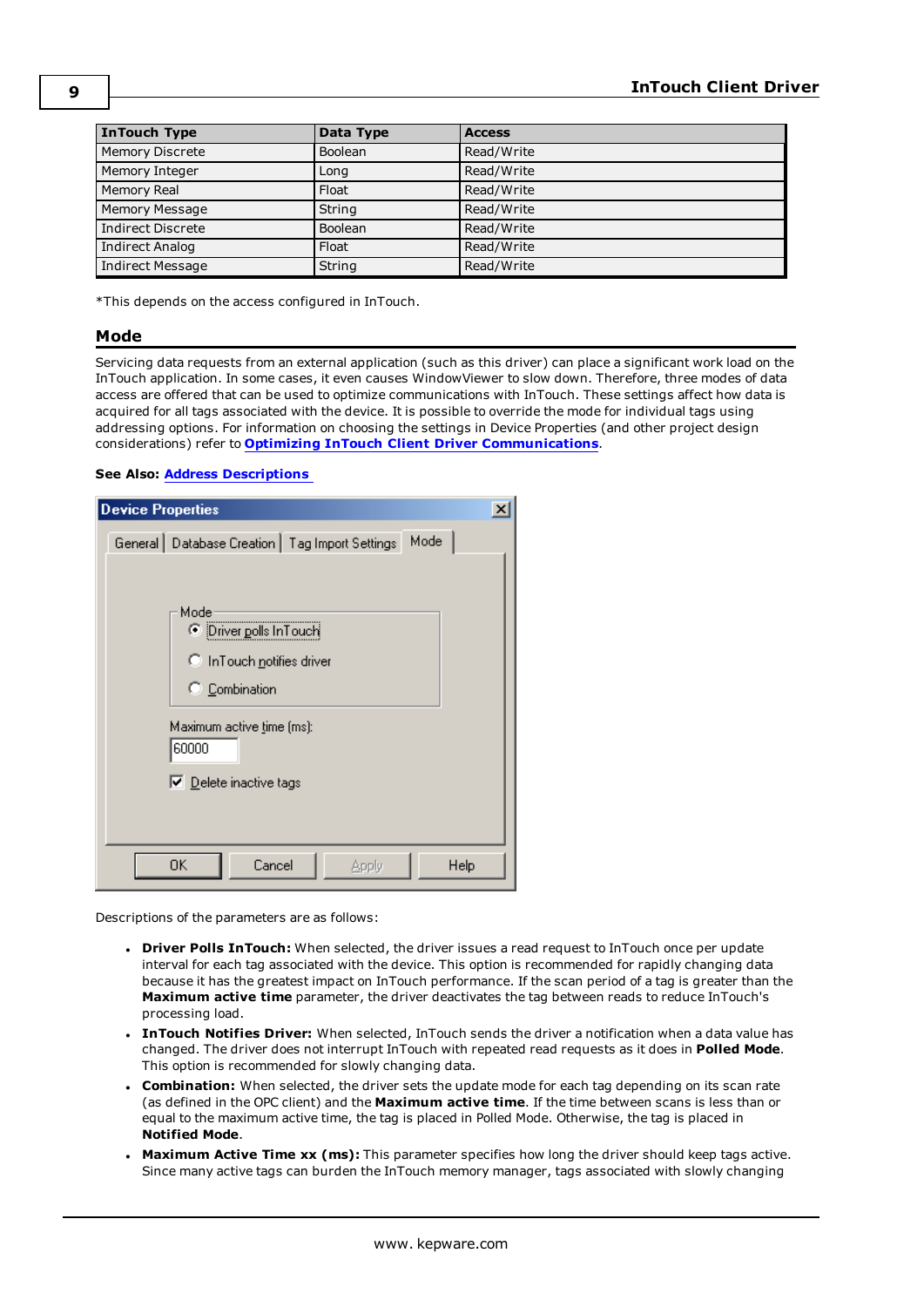data should not be kept active. Care should be taken not to make this value too low, however, since repeated activation/re-activation requires processing time.

<sup>l</sup> **Delete Inactive Tags:** When checked, tags are completely deleted in between reads. This reduces the work load on InTouch. Users should use this option with care, however, since the repeated creation and destruction of tags requires processing time.

#### **Notes:**

- 1. Each of these settings can be changed on-the-fly.
- 2. InTouch stops polling a tag's data source if all of its clients (including the driver) have deactivated the tag and if that tag's value is not currently displayed in the active WindowViewer window. As a result, the most current value in the data source may not be returned through InTouch the next time this tag is reactivated and read. This should be kept in mind when adjusting the Maximum active time parameter.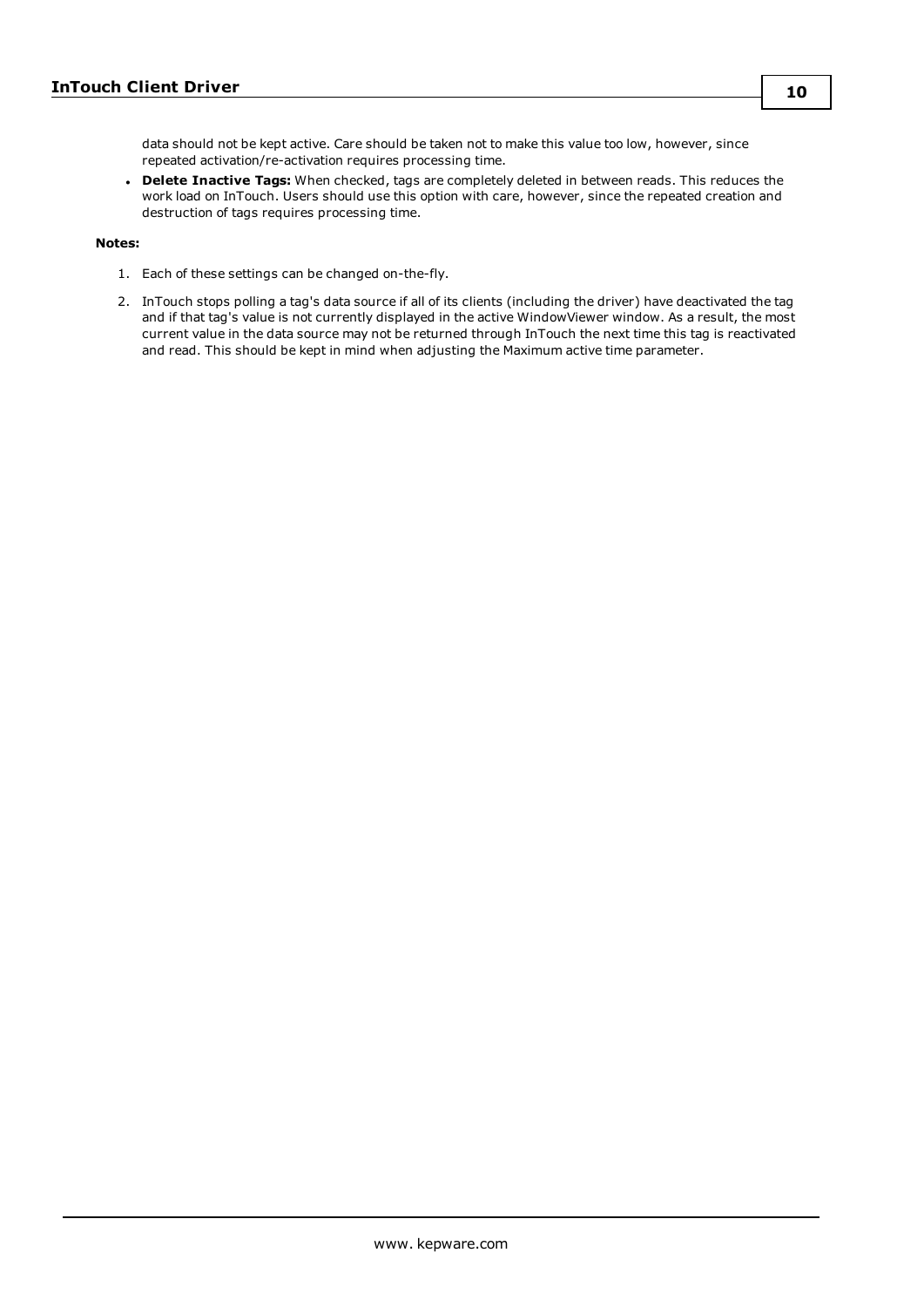### <span id="page-10-0"></span>**Automatic Tag Database Generation**

The InTouch Client Driver's automatic tag database generation feature has been designed to make the OPC application setup a plug and play operation. This drivers can be configured to automatically build a list of OPC tags within the server that correspond to application specific data.

#### **OPC Server Configuration**

The automatic tag database generation features can be customized to fit specific needs. The primary control options may be set during the Database Creation step of the Device Wizard or later by selecting **Device Properties** | **Database Creation**. For more information, refer to the OPC server's help documentation.

Many basic settings are common to all drivers that support automatic tag database generation. This driver requires additional settings, including the location of the InTouch project from which tags are imported. This information may be specified during the Tag Import step of the Device Wizard or later by clicking **Device Properties** | **Tag Import Settings**. For more information, refer to **Tag Import [Settings](#page-4-0)**.

#### **Operation**

Depending on the configuration, tag generation may start automatically when the OPC server project starts or be initiated manually at some other time. The OPC server's Event Log shows when the tag generation process started, any errors that occurred while importing the tag information, and when the process completed. Imported tag names may be altered for compatibility. For example, an InTouch tag named "\$Date" appears as "0Date" in the OPC server. Such name changes are noted in the server's Event Log.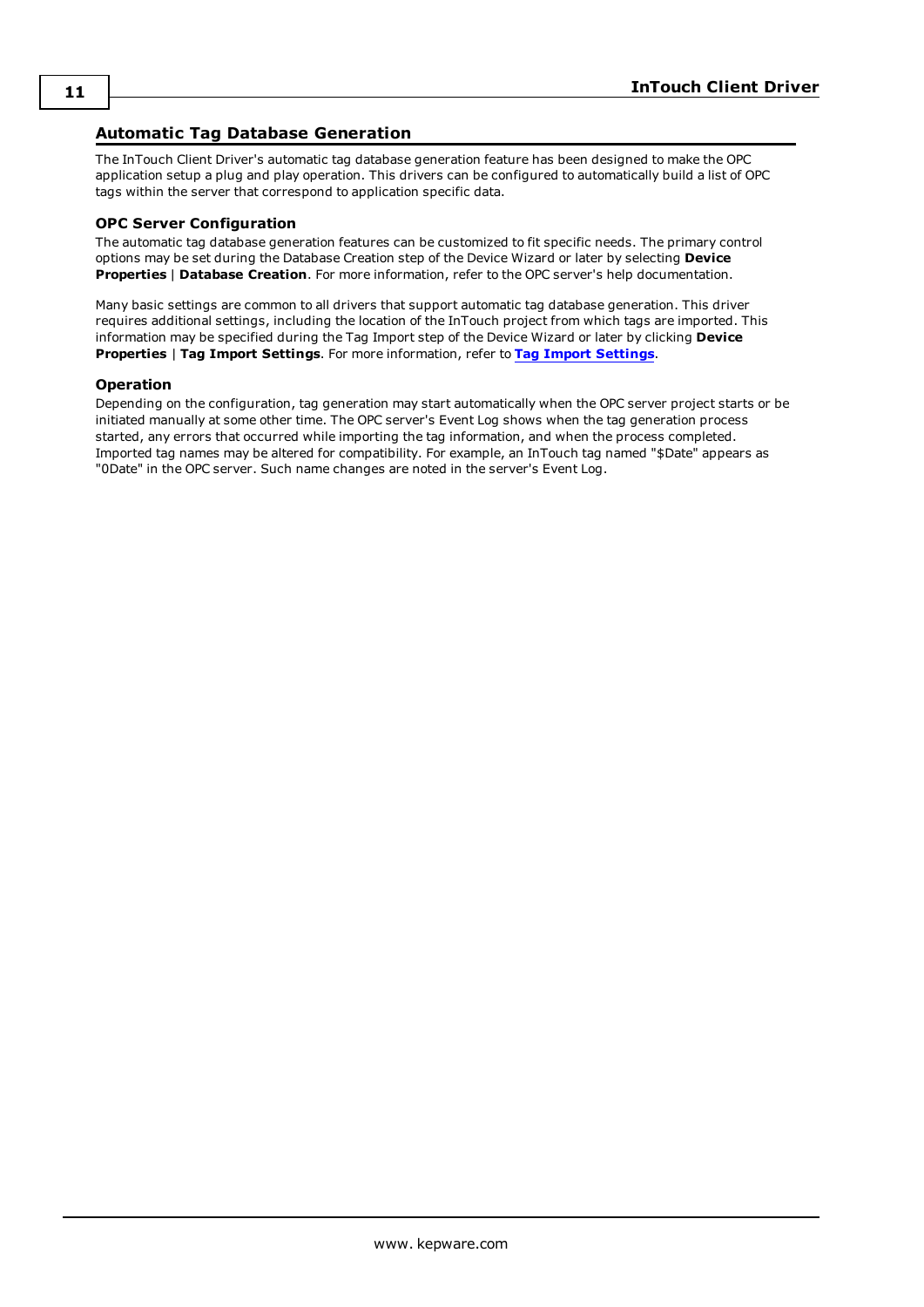### <span id="page-11-0"></span>**Optimizing InTouch Client Driver Communications**

Servicing data requests to an external application (such as this driver) can add a significant work load on WindowViewer. For suggestions on optimizing InTouch Client Driver communications, refer to the notes below.

- Unless the tag's data changes slowly, the Polled Mode should be used. When doing so, the OPC scan rate should be kept down. Furthermore, the **Maximum active time** device mode property should be adjusted so that tags with slow update rates are deactivated in InTouch between reads.
- <sup>l</sup> Users should not add tags to the InTouch Client Driver project unless they are needed. A practical limit on the number of tags is on the order of 10,000. If the InTouch application is busy and/or the computer is heavily burdened, the number of tags should be much lower.
- When there is a variety of slowly and rapidly changing data, it may be beneficial to separate the tags into two devices that operate in notified and polled mode, respectively. Overall server performance may be improved by placing these devices on separate channels, as well.

**Note:** The InTouch Client Driver supports 16 channels.

• Instead of passing large amounts of remote data through the local InTouch node, users should consider using multiple OPC servers. For more information, refer to the images below.

#### **Channeling Remote Data Through the Local InTouch Node**



#### **Channeling Remote Data Through Multiple OPC Servers**

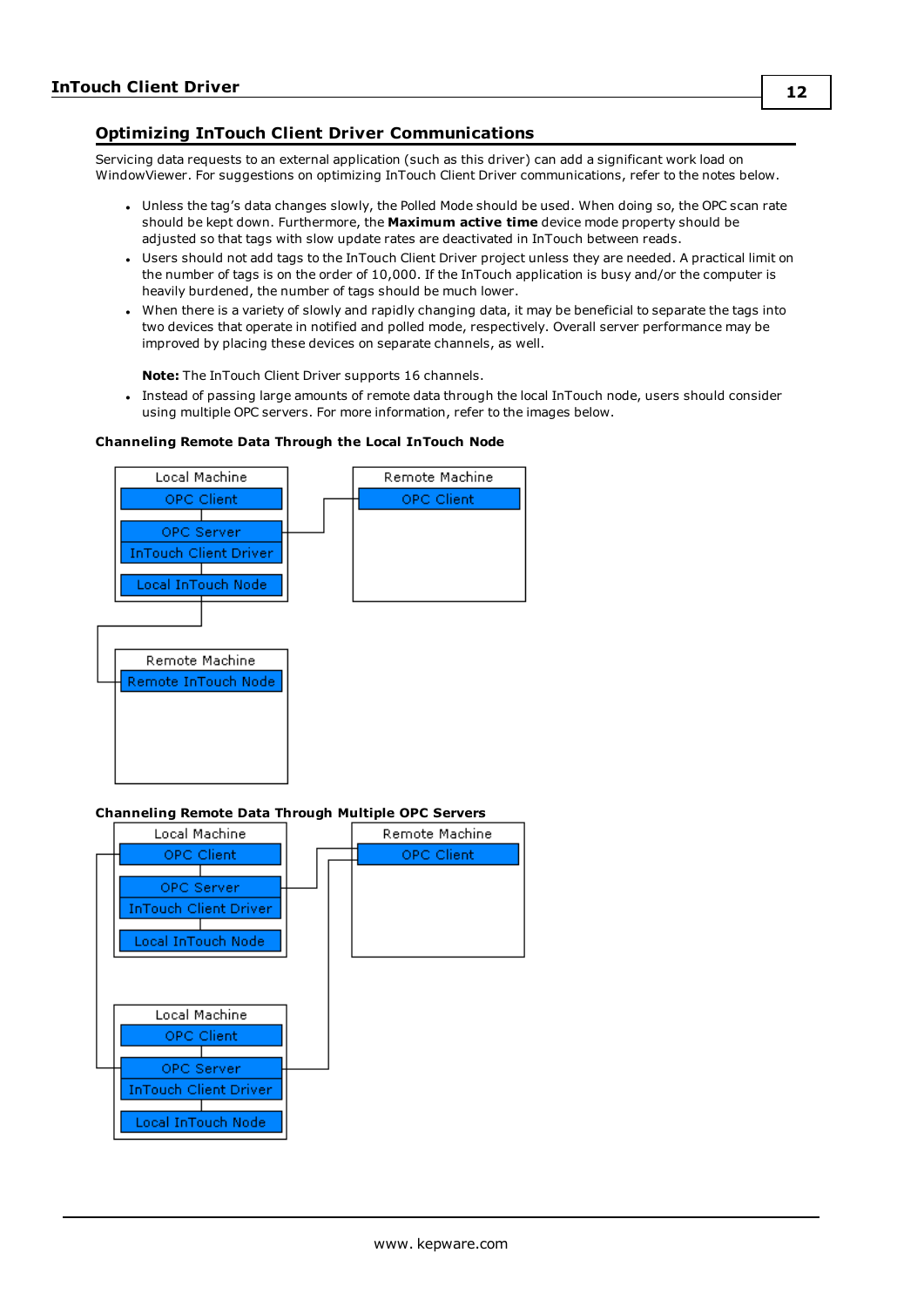# <span id="page-12-0"></span>**Data Types Description**

<span id="page-12-9"></span><span id="page-12-8"></span><span id="page-12-7"></span><span id="page-12-6"></span><span id="page-12-5"></span><span id="page-12-4"></span><span id="page-12-3"></span><span id="page-12-2"></span><span id="page-12-1"></span>

| <b>Data Type</b> | <b>Description</b>                                                         |
|------------------|----------------------------------------------------------------------------|
| Boolean          | Single bit                                                                 |
| Byte             | Unsigned 8-bit value                                                       |
|                  |                                                                            |
|                  | bit 0 is the low bit                                                       |
|                  | bit 7 is the high bit                                                      |
| Char             | Signed 8-bit value                                                         |
|                  | bit 0 is the low bit                                                       |
|                  | bit 6 is the high bit                                                      |
|                  | bit 7 is the sign bit                                                      |
| Word             | Unsigned 16-bit value                                                      |
|                  |                                                                            |
|                  | bit 0 is the low bit                                                       |
| Short            | bit 15 is the high bit                                                     |
|                  | Signed 16-bit value                                                        |
|                  | bit 0 is the low bit                                                       |
|                  | bit 14 is the high bit                                                     |
|                  | bit 15 is the sign bit                                                     |
| <b>BCD</b>       | Two byte packed BCD                                                        |
|                  |                                                                            |
|                  | Value range is 0-9999. Behavior is undefined for values beyond this range. |
| <b>DWord</b>     | Unsigned 32-bit value                                                      |
|                  | bit 0 is the low bit                                                       |
|                  | bit 31 is the high bit                                                     |
| Long             | Signed 32-bit value                                                        |
|                  |                                                                            |
|                  | bit 0 is the low bit                                                       |
|                  | bit 30 is the high bit                                                     |
|                  | bit 31 is the sign bit                                                     |
| <b>LBCD</b>      | Four byte packed BCD                                                       |
|                  | Value range is 0-9999. Behavior is undefined for values beyond this range. |
| Float            | 32-bit floating point value                                                |
| Double           | 64-bit floating point value                                                |
| String           | Null terminated ASCII string                                               |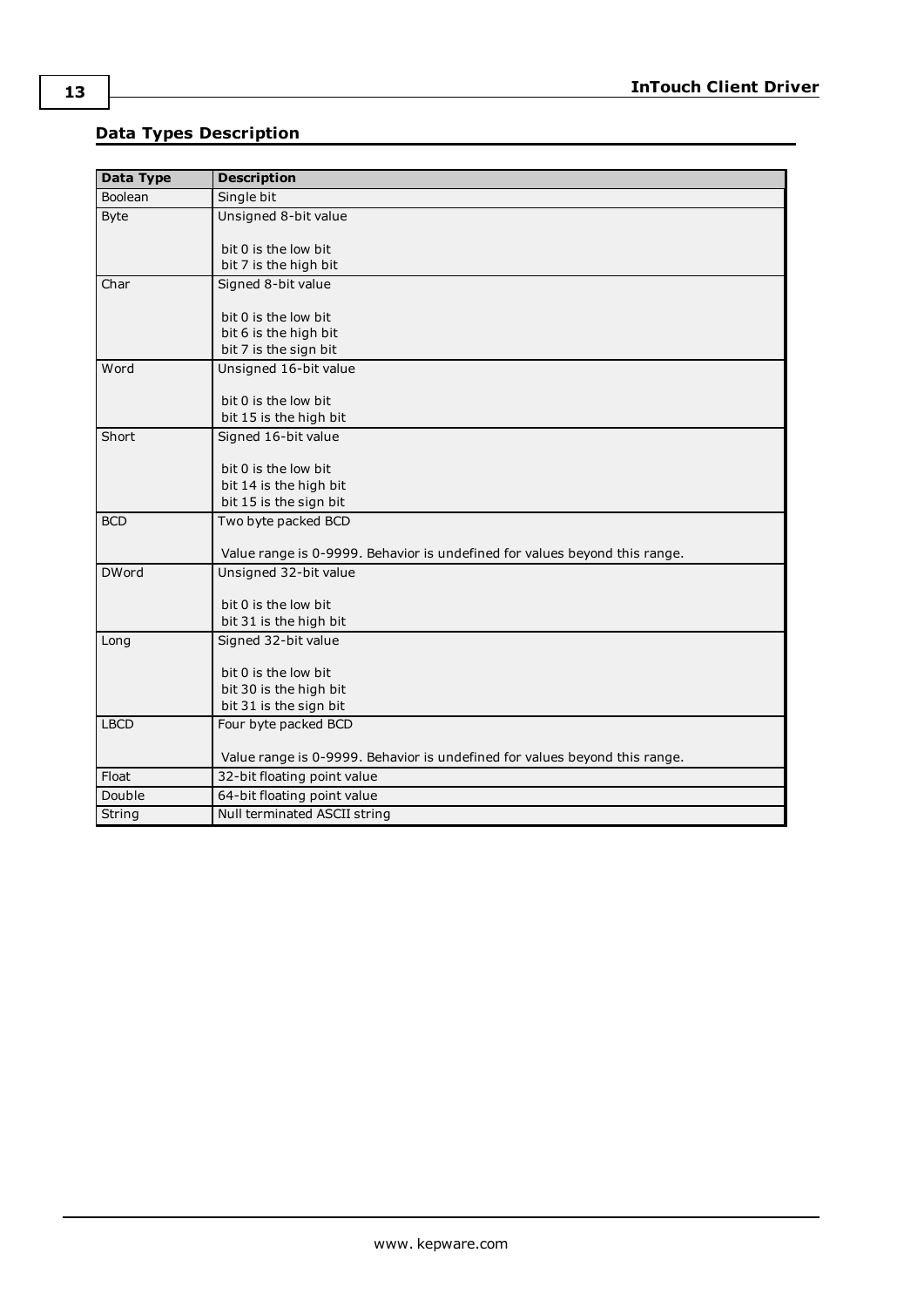#### <span id="page-13-0"></span>**Address Descriptions**

#### **Basic Addresses**

The address of a tag in the OPC server must be the name of that tag in the InTouch Tagname Dictionary. The driver is not able to validate addresses during configuration. During run time, a tag with an invalid address shows bad quality and displays an unknown value.

The easiest way to create tags in the OPC server is to import them directly from InTouch. For more information, refer to **Automatic Tag Database [Generation](#page-10-0)**. To create the tags manually, browse the names of all defined tags by following the instructions below.

1. To start, load the project into WindowMaker and then select **Tagname Dictionary**.



2. Next, click **Select**.

| <b>Tagname Dictionary</b>                                        |                          |
|------------------------------------------------------------------|--------------------------|
| C Main C Details C Alarms C Details & Alarms C Members           |                          |
| $N$ ew   Restore   Delete  <br>$\leq$   Select<br>Saye<br>$\geq$ | Cancel<br>Close          |
| $I$ ype:<br>Tagname: \$AccessLevel                               | System Integer           |
| Group:  \$System                                                 | C Read only C Read Write |
| Comment: AccessLevel                                             |                          |
| □ Log Events Priority: 999                                       |                          |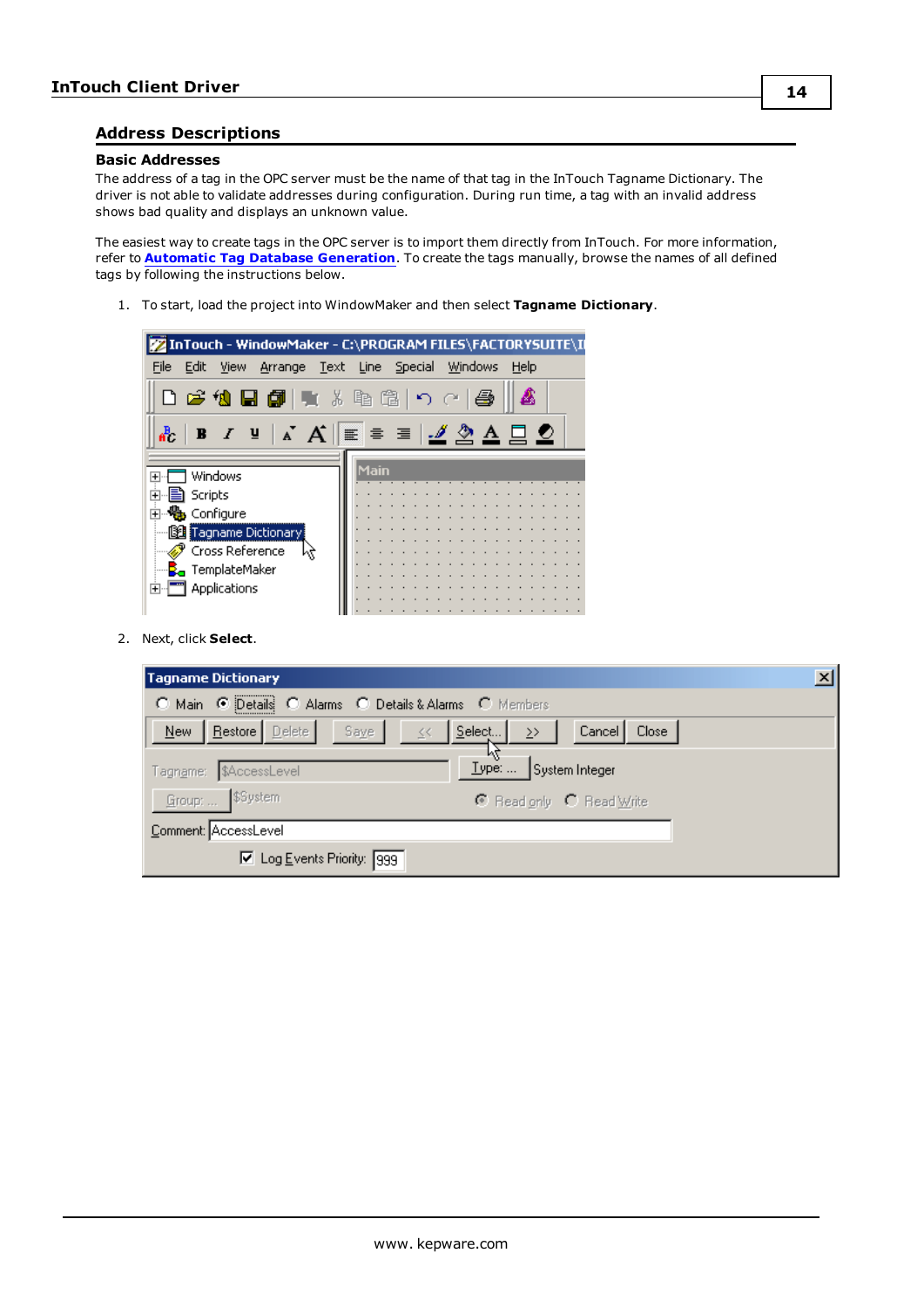3. The tags should be displayed as shown below.

| <b>Select Tag</b>               |                 |                    |             | $\mathbf{x}$ |
|---------------------------------|-----------------|--------------------|-------------|--------------|
|                                 |                 |                    | 齰           |              |
| Tagname                         | Tag Type        | <b>Access Name</b> | Alarm Group |              |
| \$AccessLevel                   | System Integer  |                    |             |              |
| \$AlarmLogging                  | System Discrete |                    |             |              |
| \$AlarmPrinterError             | System Discrete |                    |             |              |
| \$AlarmPrinterNoPaper           | System Discrete |                    |             |              |
| \$AlarmPrinterOffline           | System Discrete |                    |             |              |
| \$AlarmPrinterOverflow          | System Discrete |                    |             |              |
| \$ApplicationChanged            | System Discrete |                    |             |              |
| ■ \$ApplicationVersion          | System Real     |                    |             |              |
| \$ChangePassword                | System Discrete |                    |             |              |
| \$ConfigureUsers                | System Discrete |                    |             |              |
| \$Date<br>8                     | System Integer  |                    |             |              |
| YL \$DateString                 | System Message  |                    |             |              |
| ≌ \$DateTime                    | System Real     |                    |             |              |
| <b>\$Dav</b>                    | System Interier |                    |             |              |
|                                 |                 |                    |             |              |
|                                 |                 |                    |             |              |
|                                 |                 |                    | 0K          |              |
|                                 |                 |                    |             |              |
| <b>Filter:</b><br><none></none> |                 |                    | Cancel      |              |
|                                 |                 |                    |             |              |
| 1040 items<br>\$AccessLevel     |                 |                    |             |              |

4. Name the tags in the OPC server as desired.

**Note:** The addresses in the OPC server must be the InTouch tag names shown above.

#### **Addresses with Mode Override**

A basic address may be appended with a mode override character. An address followed by a space and "N" places that tag in Notified Mode, regardless of the device mode settings. An address followed by a space and "P" places that tag in Polled Mode, regardless of the device mode settings. For more information, refer to **[Mode](#page-8-0)**.

| <b>Runtime</b>                                                                             |                        |                |           |           | <u>니미지</u> |  |  |  |  |
|--------------------------------------------------------------------------------------------|------------------------|----------------|-----------|-----------|------------|--|--|--|--|
| View<br>File<br>Tools<br>Edit                                                              | <b>Runtime</b><br>Help |                |           |           |            |  |  |  |  |
| <b>DC</b><br>中面的红色<br>۱η<br>- 2<br>$\overline{a}$<br>Ж<br><b>R</b> B X<br>Ы<br><b>WITH</b> |                        |                |           |           |            |  |  |  |  |
| □→ Channel1                                                                                | Tag Name               | <b>Address</b> | Data Type | Scan Rate | Scaling    |  |  |  |  |
| <b>Device1</b>                                                                             | TS2_R000               | TS2 R000       | Long      | 100       | None       |  |  |  |  |
|                                                                                            | TS2_R001               | TS2_R001 N     | Long      | 100       | None       |  |  |  |  |
|                                                                                            | TS2_R002               | TS2_R002 N     | Long      | 100       | None       |  |  |  |  |
|                                                                                            | TS2_R003               | TS2 R003 P     | Long      | 100       | None       |  |  |  |  |
|                                                                                            | TS2_R004               | TS2 R004 P     | Long      | 100       | None       |  |  |  |  |
|                                                                                            | <b>TS2_R005</b>        | TS2 R005       | Long      | 100       | None       |  |  |  |  |
|                                                                                            |                        |                |           |           |            |  |  |  |  |
| Device<br>$\blacksquare$<br>$\blacktriangleright$<br>▶                                     |                        |                |           |           |            |  |  |  |  |

In this example, tags TS2\_R001 and TS2\_R002 are placed in Notified Mode regardless of the device-level settings. Tags TS2\_R003 and TS2\_R004 are placed in Polled Mode regardless of the device-level settings. All other tags shown above use the default mode specified in Device Properties.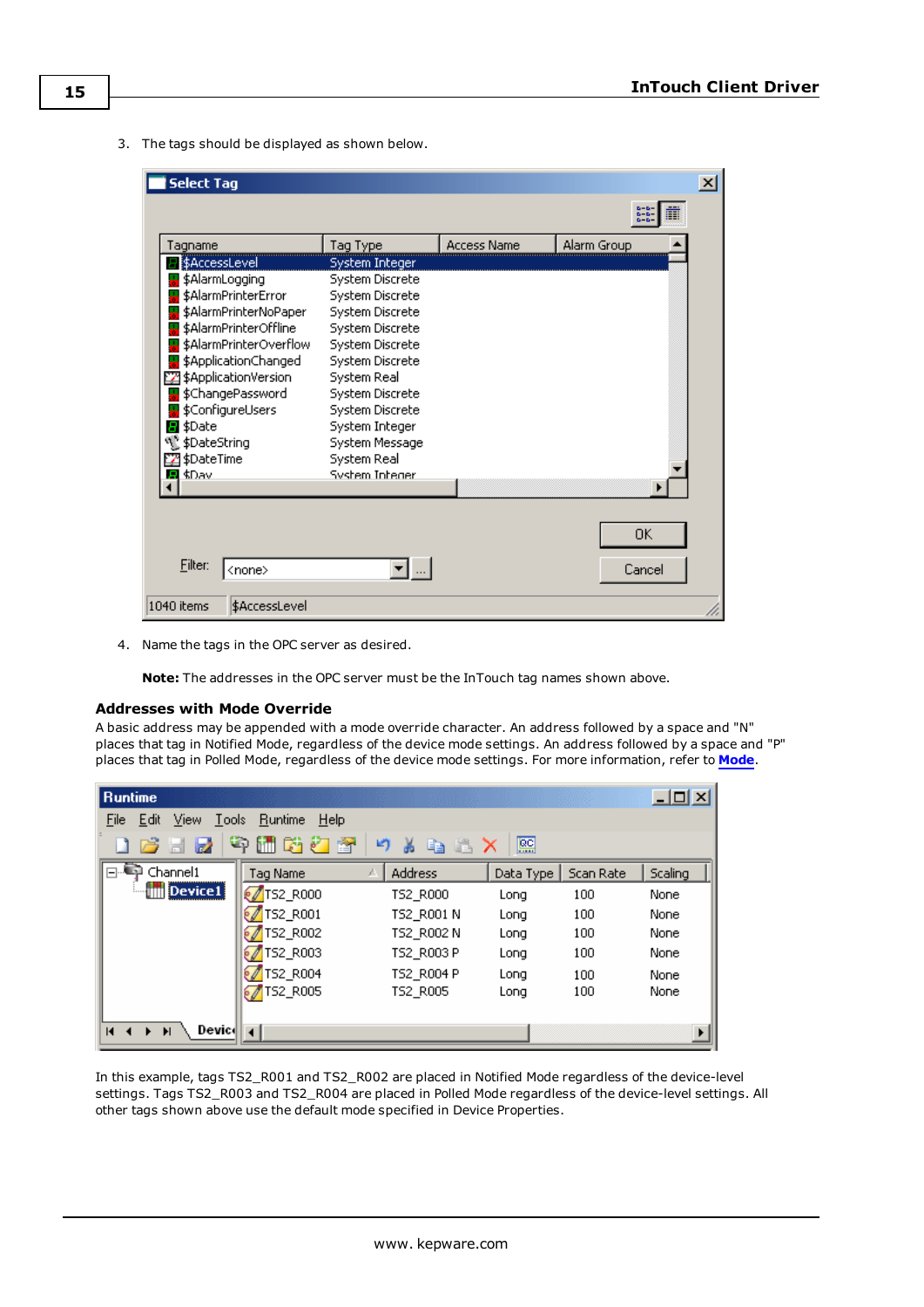#### <span id="page-15-0"></span>**Error Descriptions**

The following error/warning messages may be generated. Click on the link for a description of the message.

#### **Address Validation**

**Missing [address](#page-15-1) Device address [<address>](#page-15-2)** contains a syntax error **Address [<address>](#page-15-3) is out of range for the specified device or register Data Type <type> is not valid for device address [<address>](#page-16-0) Device address [<address>](#page-16-1)** is Read Only **Array size is out of range for address [<address>](#page-16-2) Array support is not available for the specified address: [<address>](#page-16-3)**

#### **Device Status Messages**

**Device <device name> is not [responding](#page-16-4) Unable to write to [<address>](#page-16-5) on device <device name>**

#### **Driver Error Messages**

**Low [resources](#page-17-0) (OS error: <error code>) [Connection](#page-17-1) to InTouch failed. Server runtime process must be configured for interactive mode**

#### **Automatic Tag Database Generation Messages**

**Tag import failed (OS error: <error [code>\)](#page-17-2) Tag <tag name> could not be imported due to [unresolved](#page-17-3) datatype Tag <tag name> could not be [imported](#page-18-0) due to name conflict Tag <tag name> could not be imported due to address length [limitation](#page-18-1) [Imported](#page-18-2) tag name changed from <original name> to <new name> Tag [browser](#page-18-3) error**

#### <span id="page-15-1"></span>**Missing address**

**Error Type:** Warning

#### **Possible Cause:**

A tag address that has been specified statically has no length.

#### **Solution:**

<span id="page-15-2"></span>Re-enter the address in the client application.

#### **Device address <address>** contains a syntax error

#### **Error Type:**

Warning

#### **Possible Cause:**

A tag address that has been specified statically contains one or more invalid characters.

#### **Solution:**

<span id="page-15-3"></span>Re-enter the address in the client application.

#### **Address <address> is out of range for the specified device or register**

#### **Error Type:** Warning

#### **Possible Cause:**

A tag address that has been specified statically references a location that is beyond the range of supported locations for the device.

#### **Solution:**

Verify that the address is correct; if it is not, re-enter it in the client application.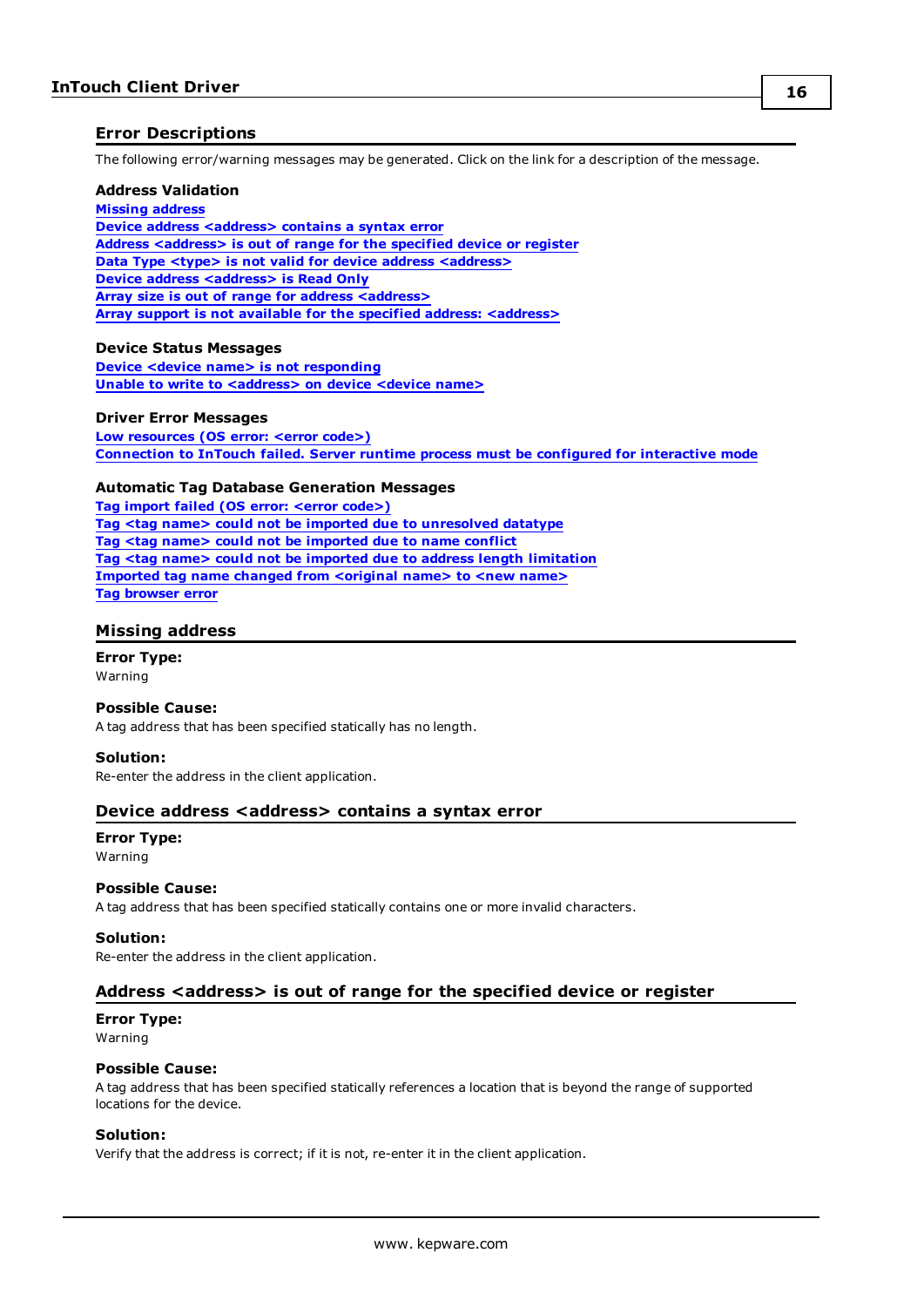### <span id="page-16-0"></span>**Data Type <type> is not valid for device address <address>**

### **Error Type:**

Warning

# **Possible Cause:**

A tag address that has been specified statically has been assigned an invalid data type.

#### **Solution:**

<span id="page-16-1"></span>Modify the requested data type in the client application.

#### **Device address <address> is Read Only**

#### **Error Type:**

Warning

#### **Possible Cause:**

A tag address that has been specified statically has a requested access mode that is not compatible with what the device supports for that address.

#### **Solution:**

<span id="page-16-2"></span>Change the access mode in the client application.

#### **Array size is out of range for address <address>**

#### **Error Type:**

Warning

#### **Possible Cause:**

A tag address that has been specified statically is requesting an array size that is too large for the address type or block size of the driver.

#### **Solution:**

<span id="page-16-3"></span>Re-enter the address in the client application to specify a smaller value for the array or a different starting point.

#### **Array Support is not available for the specified address: <address>**

## **Error Type:**

Warning

#### **Possible Cause:**

A tag address that has been specified statically contains an array reference for an address type that doesn't support arrays.

#### **Solution:**

<span id="page-16-4"></span>Re-enter the address in the client application to remove the array reference or correct the address type.

#### **Device <Device name> is not responding**

#### **Error Type:**

Serious

#### **Possible Cause:**

1. InTouch WindowViewer is not running.

2. The system is not configured correctly.

#### **Solution:**

- 1. Verify that InTouch WindowViewer is running.
- 2. Verify that the system is configured correctly.

### **See Also:**

<span id="page-16-5"></span>**System [Configuration](#page-3-1)**

#### **Unable to write to <address> on device <device name>**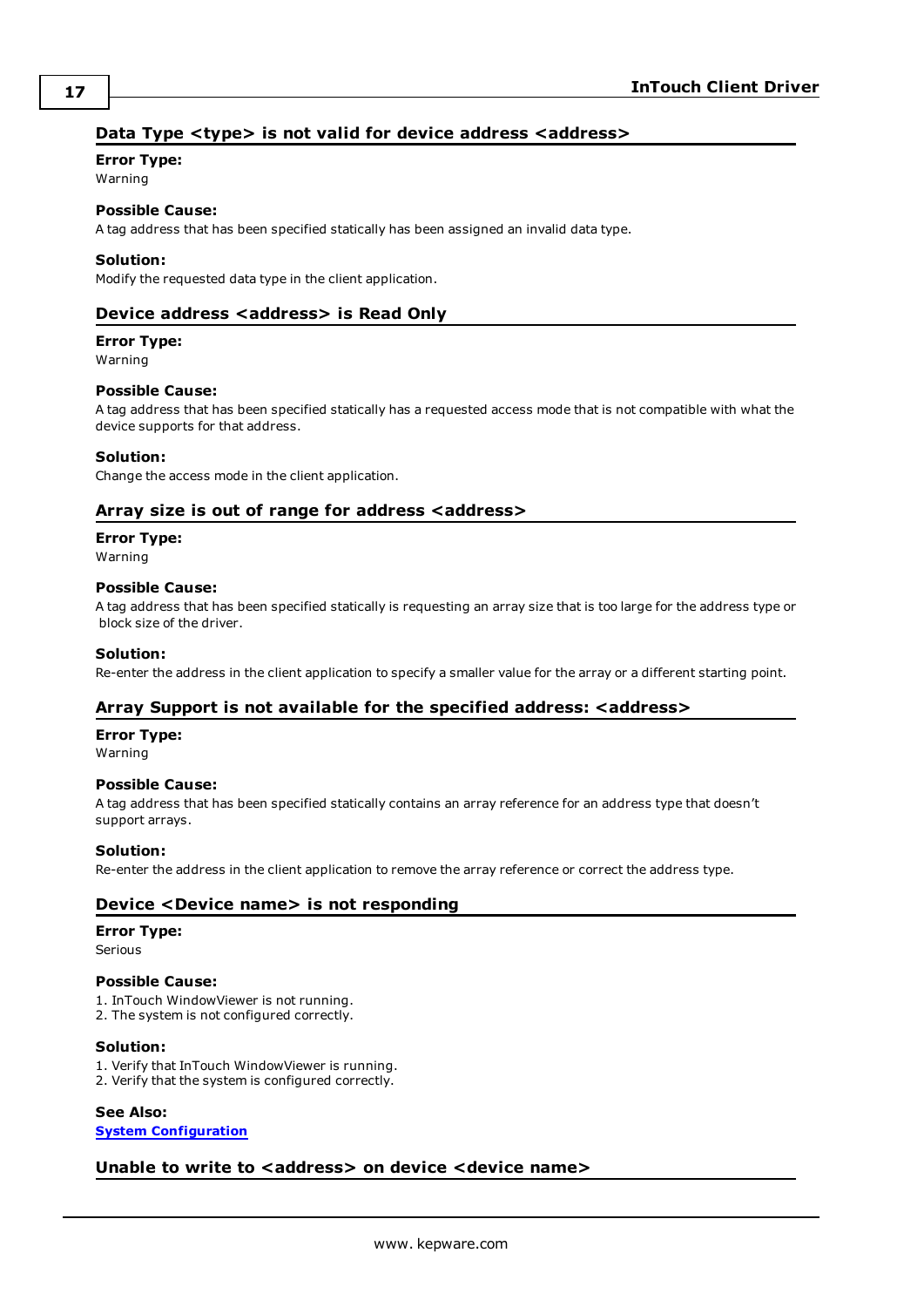#### **Error Type:**

Serious

#### **Possible Cause:**

1. InTouch WindowViewer is not running. 2. The system is not configured correctly.

#### **Solution:**

Verify that WindowViewer is running.

**See Also: System [Configuration](#page-3-1)**

#### <span id="page-17-0"></span>**Low resources (OS error: <error code>)**

#### **Error Type:**

Serious

#### **Possible Cause:**

The driver could not access necessary system resources.

#### **Solution:**

<span id="page-17-1"></span>Shut down unnecessary applications and retry. The returned error code provides specific information.

#### **Connection to InTouch failed. Server runtime process must be configured for interactive mode**

#### **Error Type:**

Fatal

#### **Possible Cause:**

The server runtime process is configured to run as a service. The inter-process communication mechanism used by this driver and InTouch requires that the server run as an interactive process.

#### **Solution:**

Use the server administration tool to configure the runtime process for interactive mode.

#### **Note:**

<span id="page-17-2"></span>For more information, refer to the OPC server's help documentation section on Runtime Process.

#### **Tag import failed (OS error: <error code>)**

#### **Error Type:**

Serious

#### **Possible Cause:**

The driver could not perform tag import due to a system level error condition, such as an attempt to read a corrupted file.

#### **Solution:**

<span id="page-17-3"></span>The returned error code provides specific information.

#### **Tag <tag name> could not be imported due to unresolved datatype**

#### **Error Type:**

Warning

#### **Possible Cause:**

The data type assigned to the tag in InTouch is not compatible with any of the data types supported by the server.

#### **Solution:**

None.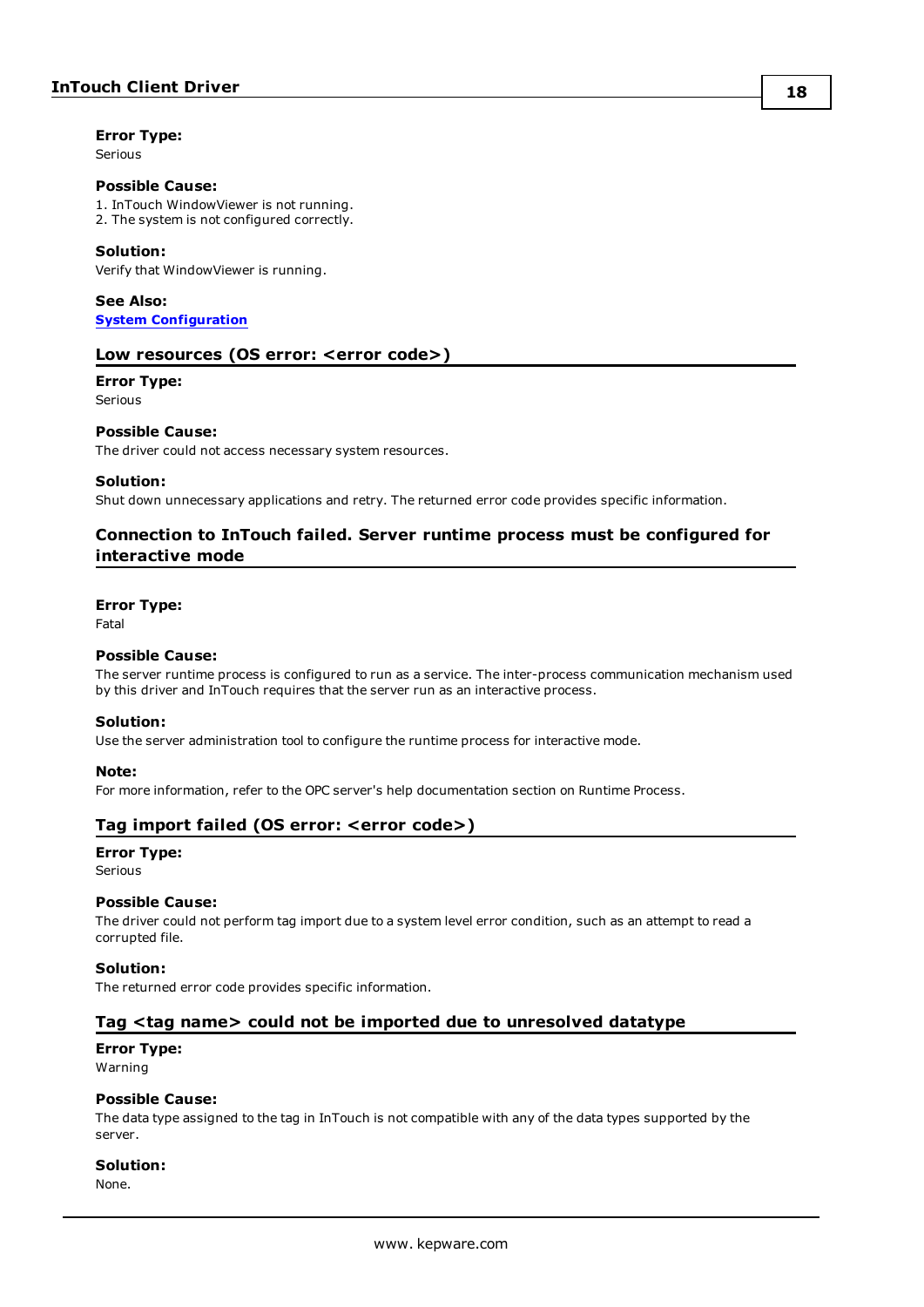### <span id="page-18-0"></span>**Tag <tag name> could not be imported due to name conflict**

#### **Error Type:**

Warning

#### **Possible Cause:**

The imported tag name could not be coerced into a valid server tag name.

#### **Solution:**

1. Rename the tag in InTouch if possible.

<span id="page-18-1"></span>2. Define the tag in the OPC server manually.

#### **Tag <tag name> could not be imported due to address length limitation**

#### **Error Type:**

Warning

#### **Possible Cause:**

The server limits the address length to 128 characters. InTouch tag names are used as the address, and therefore must not exceed this limit.

#### **Solution:**

This error is not expected with the present version of InTouch, 7.1, where names are limited to 32 characters. If this error occurs with later version of InTouch, rename the tag in InTouch if possible.

#### <span id="page-18-2"></span>**Imported tag name changed from <original name> to <new name>**

**Error Type:**

Warning

#### **Possible Cause:**

The InTouch tag name is not a valid OPC server tag name.

#### **Solution:**

<span id="page-18-3"></span>The driver automatically modifies the name to make it compatible with the OPC server.

#### **Tag browser error**

**Error Type:**

Warning

#### **Possible Cause:**

The driver's InTouch tag browser utility failed.

#### **Solution:**

Reinstall the driver to ensure that all necessary components are properly installed.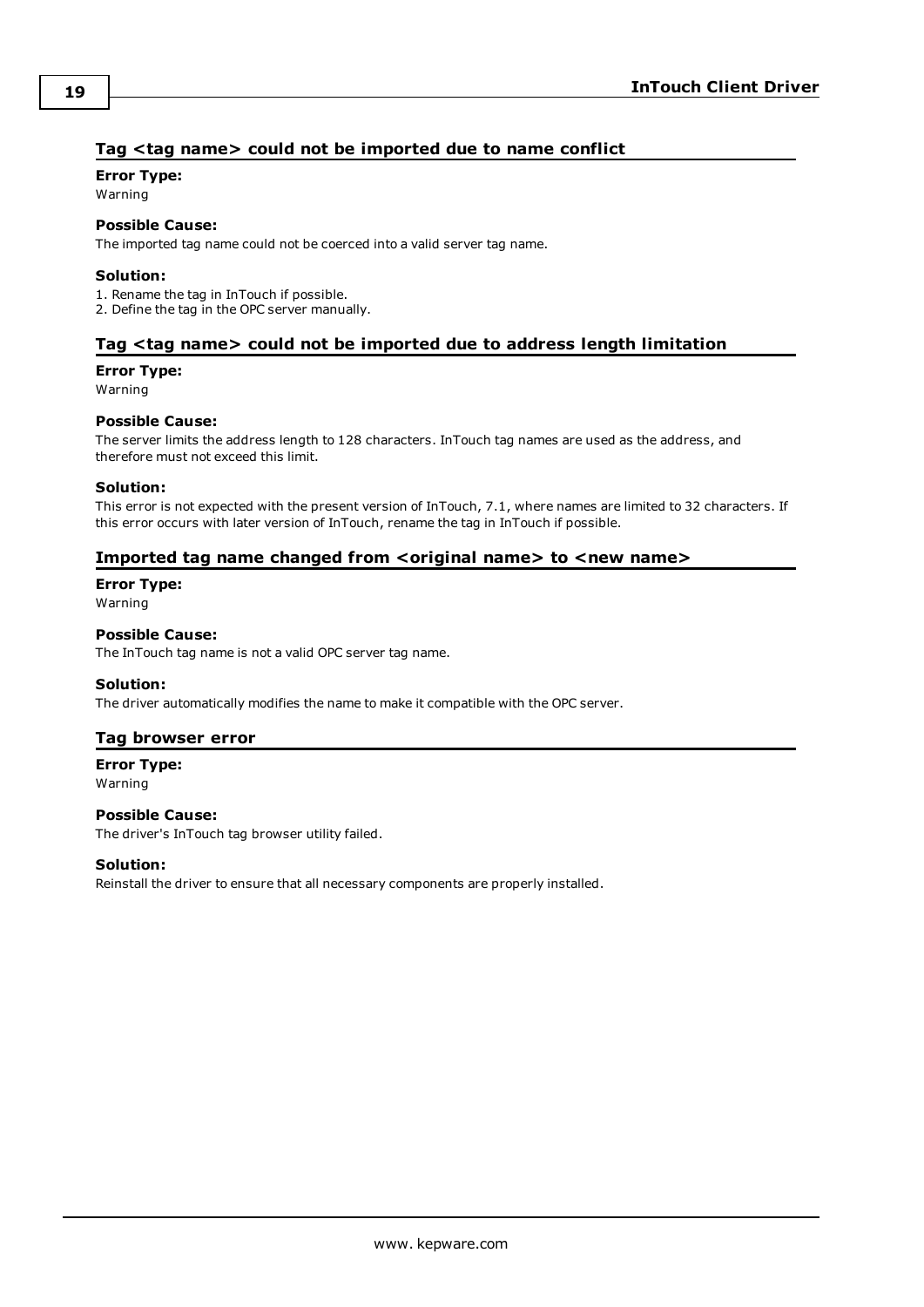# <span id="page-19-0"></span>**Index**

# **A**

Address <address> is out of range for the specified device or register [16](#page-15-3) Address Descriptions [14](#page-13-0) Array size is out of range for address <address> [17](#page-16-2) Array support is not available for the specified address [17](#page-16-3) ASCII string [13](#page-12-1) Automatic Tag Database Generation [11](#page-10-0)

### **B**

BCD [13](#page-12-2) Boolean [13](#page-12-3)

# **C**

Connection to InTouch failed. Server runtime process must be configured for interactive mode [18](#page-17-1)

# **D**

Data Type <type> is not valid for device address <address> [17](#page-16-0) Data Types Description [13](#page-12-0) Device <device name> is not responding [17](#page-16-4) Device address <address> contains a syntax error [16](#page-15-2) Device address <address> is read only [17](#page-16-1) Driver Setup [4](#page-3-0) DWord [13](#page-12-4)

# **E**

Error Descriptions [16](#page-15-0) External Dependencies [3](#page-2-2)

## **F**

Float [13](#page-12-5)

## **I**

Imported tag name changed from <original name> to <new name> [19](#page-18-2)